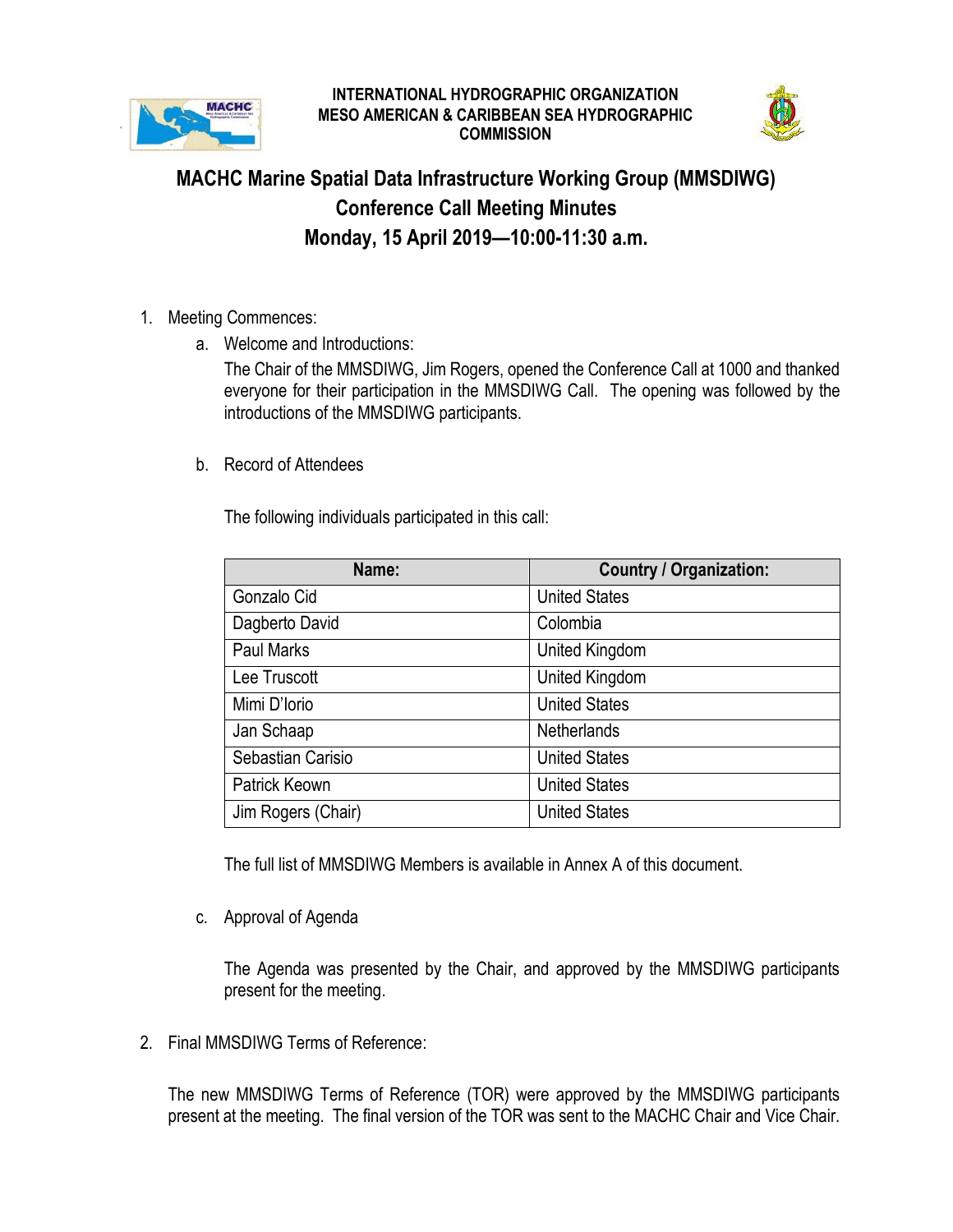## 3. Work Plan:

a. Inventory of MSDI web-based resources available

One of the directives from the MACHC Meeting in Cartagena was for the MMSDIWG to take an inventory of existing MSDI and SDI resources already available within the MACHC region. This inventory would be made available to the MACHC region via the MACHC Committees MMSDIWG website [\(https://www.iho-machc.org\)](https://www.iho-machc.org/). Patrick Keown and Sebastian Carisio from the United States suggested doing the inventory via an online questionnaire based on experiences from other Regional Hydrographic Commission (RHC) MSDI efforts. This online inventory questionnaire will be created and sent out by the end of June 2019. Each Member State and Observer is encouraged to fill out the MSDI / SDI Inventory to complete this MACHC directive and help aid discoverability of the data. The MSDI / SDI Inventory should be completed by midsummer.

b. Establish and maintain a list of layers necessary to support MSDI user / project activities.

The MMSDIWG was also directed to determine a list of MSDI layers that would be useful in supporting non-navigational users of our Safety of Navigation data. The initial list of layers was based on what was found to be common between the projects discussed at the MEIP Meeting in Cartagena. These layers included:

- **Bathymetry**
- **Shoreline**
- Maritime Boundaries
- Port Facilities (i.e. piers)
- Aids to Navigation

After further discussion, it was decided to focus primarily on the first three initially and then expand to the other layers in the future. Patrick Keown from the United States discussed a process NOAA uses to pull select layers out of their ENC to support other uses of their Safety of Navigation data. He suggested they could use this same process with the data contributed to the MACHC ENC Online to make the data available for non-navigational purposes like economic development, environmental studies, or disaster relief.

c. Other Work Plan elements?

Dageberto David from Colombia mentioned that they were looking to have a MSDI Workshop later in the year. Colombia is waiting on the training to be funded by the IHO. The MSDI Workshop will be primarily conducted in Spanish to support the Spanish speaking Member States in the MACHC Region. They are also looking for a Spanish speaking MSDI Instructor for the MSDI Workshop. Please let Dageberto David know if someone can support this MSDI Workshop in Spanish.

d. Responsible parties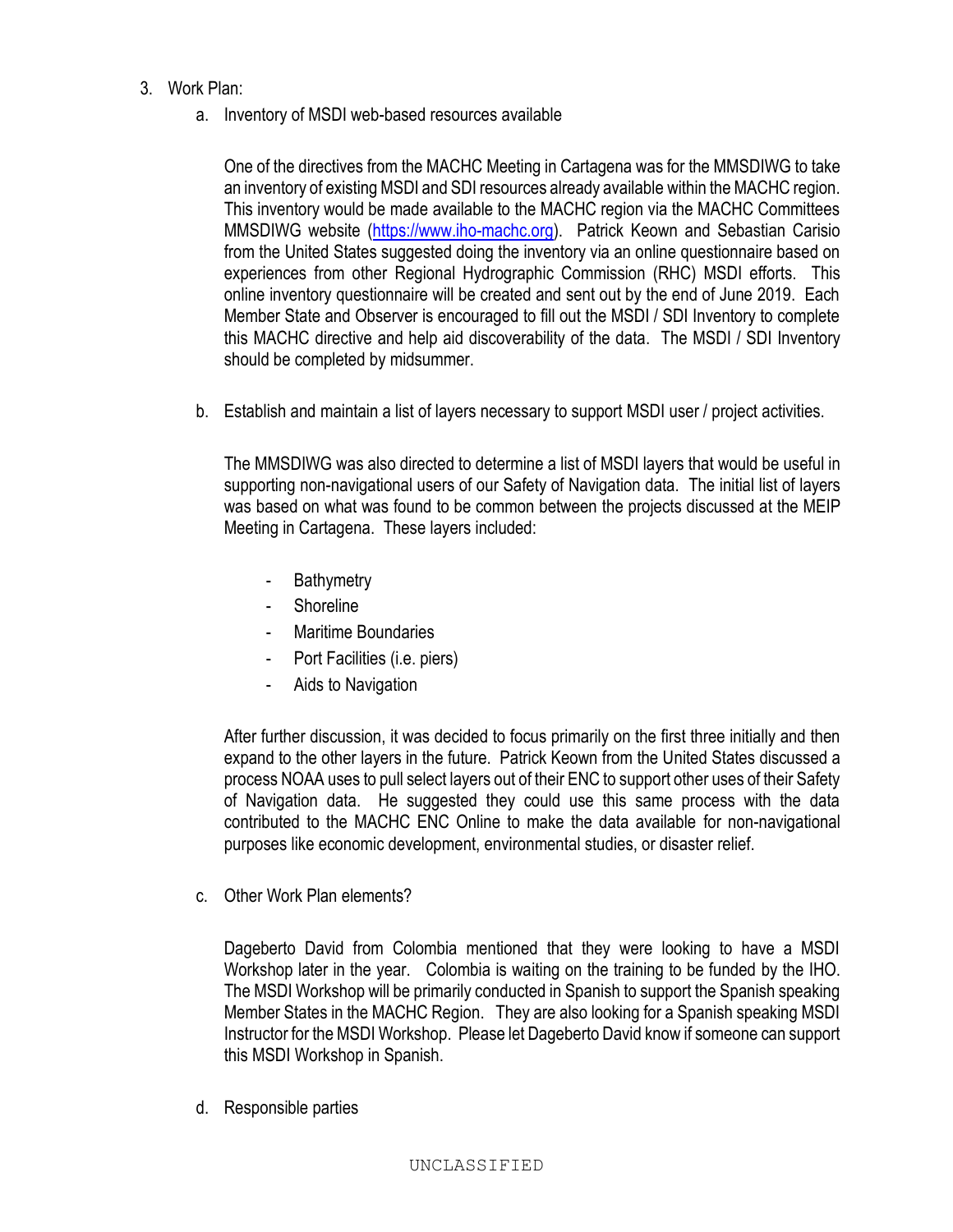Member States and Observers were encouraged to consider how they could support development of the MMSDIWG Work Plan. Additionally, the MMSDIWG members were asked to volunteer and help support building the various documents necessary to support MSDI / SDI in the MACHC Region. Anyone interested should contact the MMSDIWG Chair to volunteer.

4. Regional Collaboration Opportunities:

The MMSDIWG members suggested a couple other possible collaborative opportunities in the MACHC Region. These include:

- Caribbean Marine Atlas (CMA) which is regionally coordinated by INVEMAR in Colombia [\(https://www.caribbeanmarineatlas.net/\)](https://www.caribbeanmarineatlas.net/)
- Caribbean Large Marine Ecosystem (CLME) which is funded by the United Nations Development Programme (UNDP) and the Global Environment Facility (GEF) and based in Colombia [\(https://www.clmeproject.org/\)](https://www.clmeproject.org/)
- 5. Any Other Business:

None

6. Next Meeting:

Midweek meeting in late June at 1000

7. Adjourn:

The MMSDIWG adjourned after some productive discussions during the meeting.